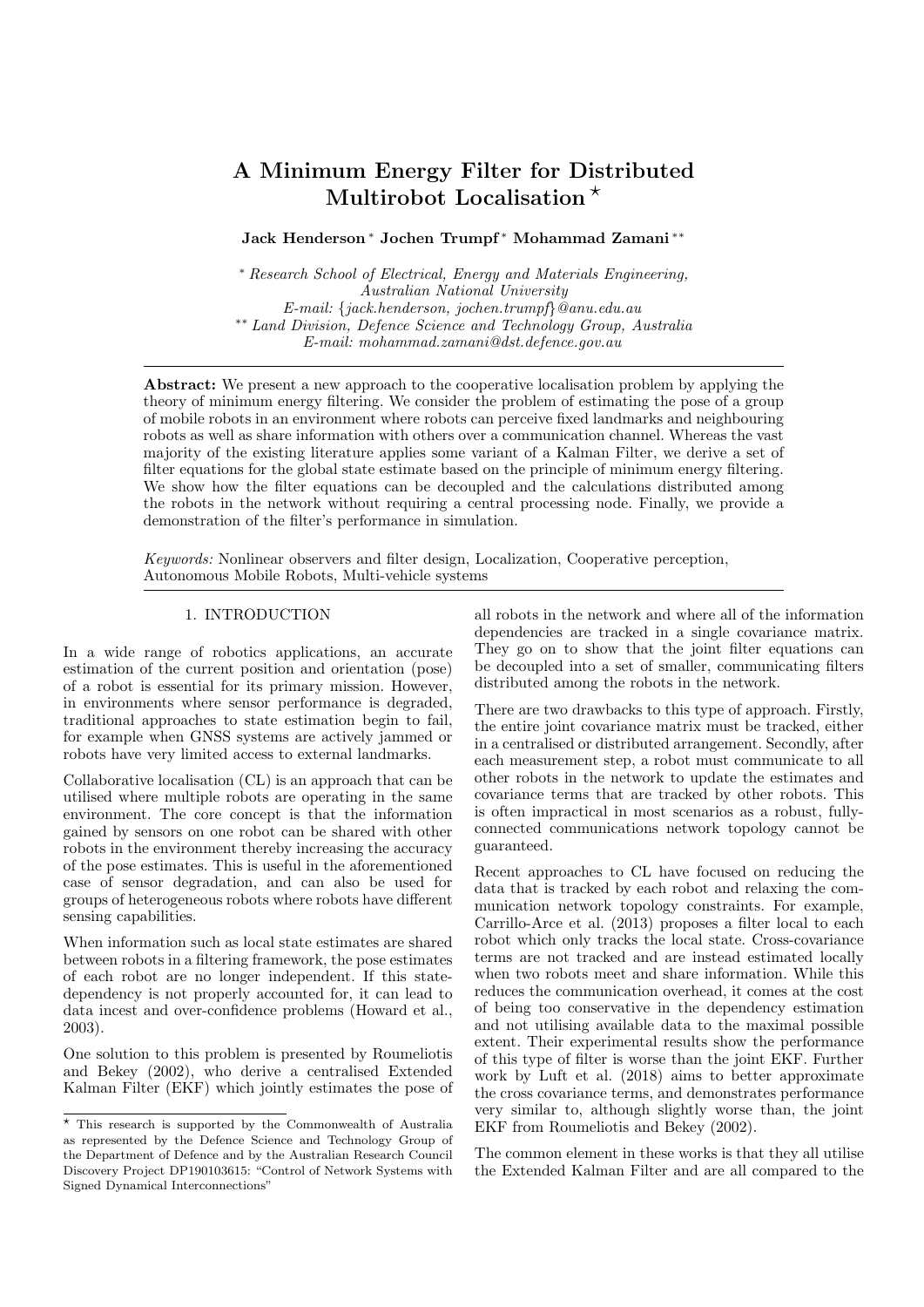joint EKF presented by Roumeliotis and Bekey (2002) as it provides a baseline estimate given no restrictions on computation or communication. While the EKF and variants such as the Multiplicative EKF (MEKF) (Markley, 2003) are industry standard in terms of pose filtering algorithms, there are potentially better alternatives. All variants of the EKF rely on linearising the system, which can result in instability and convergence issues when estimating highly non-linear systems such as robot pose kinematics. More recently, the approach of minimum energy filtering has been demonstrated by Zamani et al. (2013) as a more accurate and robust algorithm for pose estimation. A collaborative minimum-energy pose estimation algorithm has been proposed by Zamani and Hunjet (2019), but opts for estimating cross-covariance terms rather than tracking the full state of the system.

In this paper, we present the derivation of a centralised geometric approximate minimum-energy (GAME) filter to estimate the poses of a network of robots using both interoceptive and exteroceptive measurements. We show how this filter can be equivalently derived as a set of collaborative filters which run locally on each robot in the network. The decoupled filters provide exactly the same pose estimates as the centralised filter and informationsharing is only necessary during the filter update step. where exteroceptive measurements are processed.

The filter we derive provides a baseline which can be used as a benchmark for future implementations of other minimum-energy filters, much in the same way that Roumeliotis and Bekey (2002) has been used as the baseline for further developments of EKF-based filters.

The remainder of this paper is organised as follows. In Section 2 we briefly introduce a number of concepts and the notation used in the paper. Section 3 formally states the problem we aim to solve and we present our solution in Section 4. We then demonstrate an implementation of the filter through a simulation in Section 5 and conclude the paper in Section 6.

## 2. PRELIMINARIES

In this section we introduce the notation and conventions used throughout the paper.

## 2.1 Notation

 $(.)^{\top}$  denotes the matrix transpose,  $I_n$  denotes an  $n \times n$ identity matrix. The operators exp and log denote the matrix exponential and matrix logarithm respectively.

We use the matrix Lie groups  $SO(3)$  to represent rotations and  $SE(3)$  to represent poses in homogeneous coordinates. The corresponding Lie algebras are  $\mathfrak{so}(3)$  and  $\mathfrak{se}(3)$ , respectively.

$$
SO(3) = \{ R \in \mathbb{R}^{3 \times 3} \mid R^{\top} R = I_3, \ \det R = 1 \}
$$
 (1)

$$
SE(3) = \left\{ X = \begin{bmatrix} R & p \\ 0_{1 \times 3} & 1 \end{bmatrix} \mid R \in SO(3), \ p \in \mathbb{R}^3 \right\} \tag{2}
$$

$$
\mathfrak{so}(3) = \left\{ \Psi \in \mathbb{R}^{3 \times 3} \mid \Psi^{\top} = -\Psi \right\}
$$
(3)

$$
\mathfrak{se}(3) = \left\{ \Gamma = \begin{bmatrix} \Psi & v \\ 0_{1 \times 3} & 0 \end{bmatrix} \mid \Psi \in \mathfrak{so}(3), \ v \in \mathbb{R}^3 \right\} \tag{4}
$$

We define the following maps which allow us to switch between matrix and vector representations.

$$
(\mathbf{.})_{\times} : \mathbb{R}^3 \to \mathfrak{so}(3) \qquad \qquad \omega_{\times} := \begin{bmatrix} 0 & -\omega_3 & \omega_2 \\ \omega_3 & 0 & -\omega_1 \\ -\omega_2 & \omega_1 & 0 \end{bmatrix} \quad (5)
$$

$$
\text{vex}: \mathfrak{so}(3) \to \mathbb{R}^3 \qquad \text{vex}(\Omega) := \text{vex}(\omega_\times) = \omega \qquad (6)
$$

$$
(\.)^{\wedge} : \mathbb{R}^6 \to \mathfrak{se}(3) \qquad \qquad \gamma^{\wedge} := \begin{bmatrix} \omega_{\times} & v \\ 0 & 0 \end{bmatrix} = \Gamma \tag{7}
$$

$$
(.)^{\vee} : \mathfrak{se}(3) \to \mathbb{R}^6 \qquad \qquad \Gamma^{\vee} := (\gamma^{\wedge})^{\vee} = \gamma \qquad (8)
$$

$$
(\cdot)^{\vee} : \mathfrak{se}(3)^n \to \mathbb{R}^{6n} \qquad \mathbf{\Gamma}^{\vee} = \begin{bmatrix} \Gamma_1^{\vee \top}, \dots, \Gamma_n^{\vee \top} \end{bmatrix}^{\top} \qquad (9)
$$

$$
(\cdot)^{\lambda} : \mathbb{R}^{6n} \to \mathfrak{se}(3)^n \qquad \gamma^{\lambda} := (\Gamma^{\Upsilon})^{\lambda} = \Gamma \tag{10}
$$
  
where

$$
\gamma = \begin{bmatrix} \omega \\ v \end{bmatrix}, \ \omega, v \in \mathbb{R}^3 \quad \Gamma \in \mathfrak{se}(3)
$$
\n
$$
\gamma \in \mathbb{R}^{6n} \qquad \qquad \Gamma = (\Gamma_1, \dots, \Gamma_n) \in \mathfrak{se}(3)^n \quad (12)
$$

$$
\mathbf{\Gamma} = (\Gamma_1, \dots, \Gamma_n) \in \mathfrak{se}(3)^n \quad (12)
$$

The following maps are useful when working in homogeneous coordinates.

$$
\overline{v} := \begin{bmatrix} v^{\top} & 1 \end{bmatrix}^{\top} \qquad (13)
$$

$$
(.) : \mathbb{R}^{\circ} \to \mathbb{R}^{\ast} \qquad \qquad \dot{v} := [v^{\top} \ 0] \qquad (14)
$$

$$
\tilde{C} = 3 \times 3 = 74 \times 4 \qquad \qquad \tilde{C} = \begin{bmatrix} M & 0 \end{bmatrix} \qquad \qquad \ldots
$$

$$
\tilde{\mathbf{M}} := \begin{bmatrix} \mathbb{R}^{3 \times 3} \to \mathbb{R}^{4 \times 4} & \tilde{M} := \begin{bmatrix} M & 0 \\ 0 & 1 \end{bmatrix} \end{bmatrix} \tag{15}
$$

Observe the following identities for  $\Gamma \in \mathfrak{se}(3), v \in \mathbb{R}^3$ .

$$
\Gamma \bar{v} = F(v)\Gamma^{\vee} \qquad \qquad F(v) := \begin{bmatrix} -v_{\times} & \mathbf{I}_3 \\ 0 & 0 \end{bmatrix} \qquad (16)
$$

$$
\Gamma^{\top}\bar{v} = G(v)\Gamma^{\vee} \qquad G(v) := \begin{bmatrix} v_{\times} & 0\\ 0 & v^{\top} \end{bmatrix} \qquad (17)
$$

We define the symmetric and skew-symmetric projections of  $\mathbb{R}^{n \times n}$ ,  $\mathbb{P}_s$  and  $\mathbb{P}_a$  respectively, and the unique orthogonal projection,  $\mathbb{P}$ , of  $\mathbb{R}^{4\times4}$  onto  $\mathfrak{se}(3)$  with respect to the Frobenius inner product.

$$
\mathbb{P}_s : \mathbb{R}^{n \times n} \to \text{sym}(n) \quad \mathbb{P}_s \left( M \right) := \frac{1}{2} (M + M^\top) \tag{18}
$$

$$
\mathbb{P}_a : \mathbb{R}^{n \times n} \to \mathfrak{so}(n) \qquad \mathbb{P}_a(M) := \frac{1}{2}(M - M^\top) \tag{19}
$$

$$
\mathbb{P}: \mathbb{R}^{4 \times 4} \to \mathfrak{se}(3) \quad \mathbb{P}\left(\begin{bmatrix} A_{3 \times 3} & B_{3 \times 1} \\ C_{1 \times 3} & D_{1 \times 1} \end{bmatrix}\right) := \begin{bmatrix} \mathbb{P}_a(A) & B \\ 0 & 0 \end{bmatrix}
$$
(20)

Lastly, we define the element-wise multiplication operator,  $\odot$ , for a general group, G.

$$
\odot: G^n \times G^n \to G^n \tag{21}
$$

$$
(x_1, \ldots, x_n) \odot (y_1, \ldots, y_n) := (x_1 y_1, \ldots, x_n y_n) \qquad (22)
$$

We will omit the  $\odot$  symbol when the meaning is clear from context.

## 2.2 Metrics

Let  $T_XSE(3)$  denote the tangent space to the manifold  $SE(3)$  at the point X. Note that the Lie algebra  $\mathfrak{se}(3)$ coincides with  $T_I$ SE(3) and that for all  $\Gamma \in \mathfrak{se}(3)$ , the tangent vector  $X\Gamma \in T_XSE(3)$ .

Let the metric  $\langle .,.\rangle_X : T_XSE(3) \times T_XSE(3) \to \mathbb{R}$  denote the standard left-invariant Riemannian metric on  $SE(3)$ , that is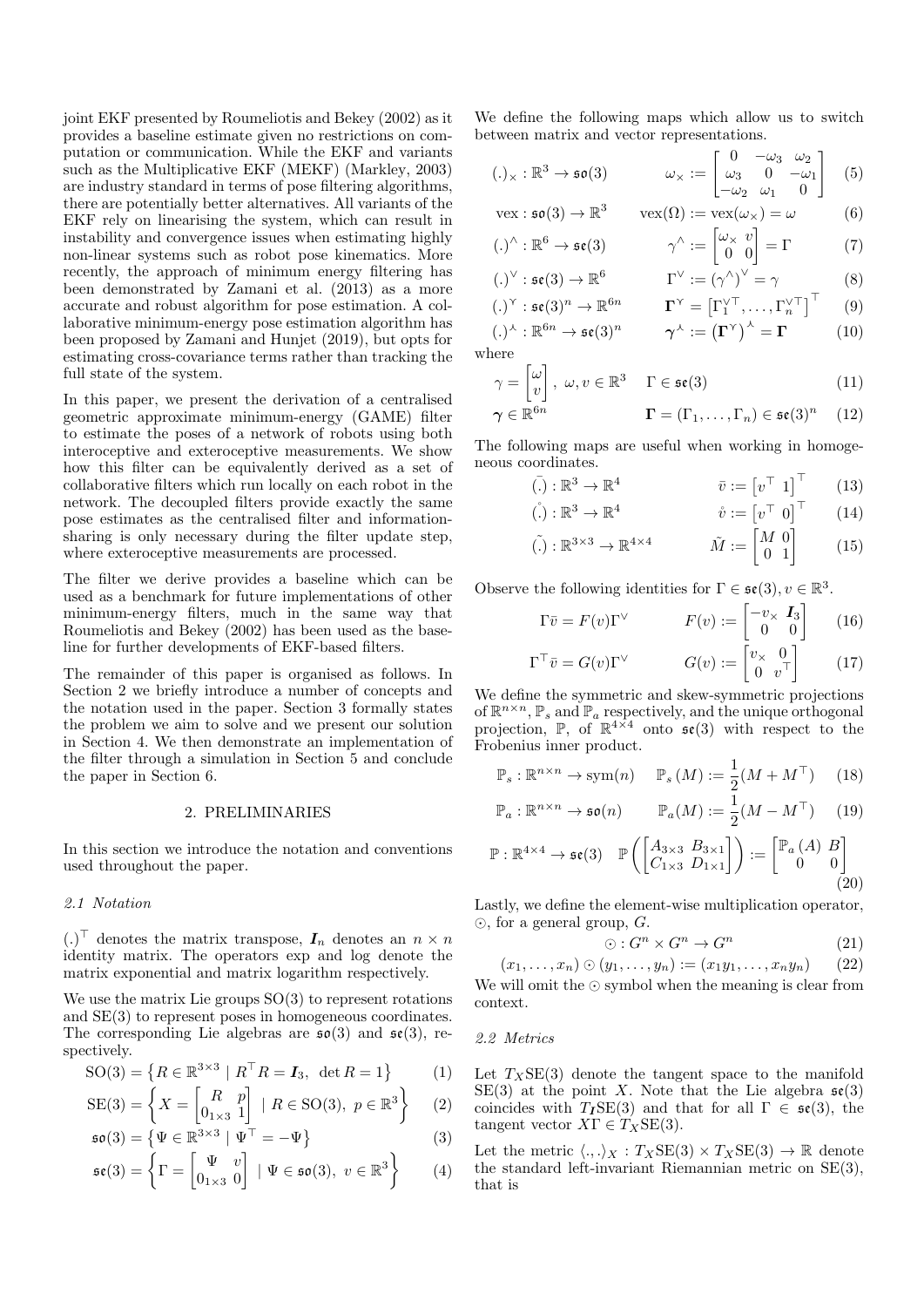$$
\langle X\Gamma, X\Psi \rangle_X = \langle \Gamma, \Psi \rangle_I = \langle \Gamma, \Psi \rangle \tag{23}
$$

$$
= \operatorname{tr} \left( \begin{bmatrix} 0.5I_3 & 0 \\ 0 & 1 \end{bmatrix} \Gamma^\top \Psi \right) \tag{24}
$$

$$
= \langle \Gamma^{\vee}, \Psi^{\vee} \rangle = (\Gamma^{\vee})^{\perp} \Psi^{\vee}
$$
 (25)

for  $\Gamma, \Psi \in \mathfrak{se}(3)$ .

We define the distance function,  $d<sub>P</sub>$ , applied to two elements  $X_1, X_2 \in \text{SE}(3)^n$ , weighted by a positive definite<br>matrix  $P \in \mathbb{R}^{6n \times 6n} \succ 0$  as

$$
d_P(\boldsymbol{X}_1, \boldsymbol{X}_2) := \sqrt{\langle P \log(\boldsymbol{X}_2^{-1} \odot \boldsymbol{X}_1)^\vee, \log(\boldsymbol{X}_2^{-1} \odot \boldsymbol{X}_1)^\vee \rangle}. \tag{26}
$$

# 2.3 Differential Geometric Notation

Let  $f : SE(3) \rightarrow \mathbb{R}$  denote a differentiable map. Then  $\mathcal{D}_X f(X) : T_X \text{SE}(3) \to \mathbb{R}$  denotes the Fréchet derivative and we have

$$
\mathcal{D}_X f(X) \circ (X\Gamma) = \langle \nabla_X f(X), X\Gamma \rangle_X \tag{27}
$$

where  $XT \in T_XSE(3)$  denotes the tangent direction in which the derivative is evaluated and  $\nabla_X f(X)$  denotes the gradient at the point X with respect to the metric  $\langle .,.\rangle_X$ .

The second order differential map  $\mathcal{D}^2_X f(x)$  :  $T_X\textmd{SE}(3)\times$  $T_XSE(3) \rightarrow \mathbb{R}$  is defined as

$$
\mathcal{D}_X^2 f(x) \circ (X\Gamma, X\Psi) = \langle \text{Hess}_X f(X) \circ (X\Psi), X\Gamma \rangle_X \quad (28)
$$
  
= 
$$
\langle \text{Hess}_X f(X) \circ (X\Gamma), X\Psi \rangle_X \quad (29)
$$

where  $Hess_X f(X)$  denotes the Hessian operator. The map can also be written in terms of first-order derivatives:

$$
\mathcal{D}_X^2 f(x) \circ (X\Gamma, X\Psi) = \mathcal{D}_X(\mathcal{D}_X f(X) \circ (X\Gamma)) \circ (X\Psi)
$$
  
 
$$
- \langle \nabla_X f(X), X\Lambda_{\Psi}(\Gamma) \rangle_X
$$
  
(30)

where  $\Lambda_{\Psi} : \mathfrak{se}(3) \to \mathfrak{se}(3)$  is the connection function. In this paper, we use the symmetric Cartan connection:

$$
\Lambda_{\Psi}(\Gamma) := \frac{1}{2}(\Psi\Gamma - \Gamma\Psi)
$$
 (31)

#### 3. PROBLEM FORMULATION

We consider  $n$  mobile robots in a fully-connected network with node set  $N := \{1, ..., n\}$ . A set of r landmarks  $L := \{l_i \in \mathbb{R}^3 \mid i = 1, ..., r\}$  are placed in the environment at fixed locations. Each robot is equipped with a suite of interoceptive and exteroceptive sensors as well as a method to communicate directly to other robots in the network. We aim to derive a deterministic second-order approximate minimum energy filter to estimate the pose of each robot in the network. Initially, this will be formulated as a set of centralised equations but we will show how the filter can be decoupled and distributed among the robots in the network.

## 3.1 Kinematics

The rotation,  $R_i$ , and translation,  $p_i$ , of each robot  $i \in N$ with respect to a fixed reference frame is represented as a  $4 \times 4$  homogeneous matrix,  $X_i$ . The pose has the following left-invariant kinematics.

$$
X_i = \begin{bmatrix} R_i & p_i \\ 0 & 1 \end{bmatrix} \in \text{SE}(3) \qquad \Omega_i = \begin{bmatrix} \omega_i \\ v_i \end{bmatrix}^\wedge \in \mathfrak{se}(3) \tag{32}
$$

$$
\dot{X}_i = X_i \Omega_i \qquad X_i(0) = X_{i,0} \tag{33}
$$

where  $\omega_i$  and  $v_i$  are the angular and linear velocities of the robot with respect to the reference frame.

## 3.2 Measurements

A robot,  $i$ , can independently measure its own velocity. The measurement,  $u_i$ , is corrupted by zero-mean sensor noise,  $\epsilon_i \in \mathbb{R}^6$ .

$$
u_i = \begin{bmatrix} \omega_i \\ v_i \end{bmatrix} + B_i \epsilon_i \tag{34}
$$

where  $B_i \in \mathbb{R}^{6 \times 6}$  is determined by the sensor properties.

Each robot is equipped with a sensor that measures the relative translation between the robot and landmarks in the environment. A measurement,  $y \in \mathbb{R}^3$ , of the landmark  $l \in L$  taken by robot i is corrupted by zero-mean sensor noise,  $\delta \in \mathbb{R}^3$ .

$$
\bar{y} = X_i^{-1}\bar{l} + \tilde{C}\delta \tag{35}
$$

where  $C \in \mathbb{R}^{3 \times 3}$  is determined by the sensor properties.

A similar sensor on each robot also measures the relative translation to other robots in the network. A robot,  $i$ , senses and identifies a known marker point,  $m_j$ , affixed to another robot, j. The measurement,  $z_{ij} \in \mathbb{R}^3$ , is corrupted by zero-mean sensor noise,  $\eta \in \mathbb{R}^3$ .

$$
\bar{z}_{ij} = X_i^{-1} X_j \bar{m}_j + \tilde{D}\mathring{\eta} \tag{36}
$$

where  $D \in \mathbb{R}^{3 \times 3}$  is determined by the sensor properties. The marker point,  $m_j$ , is known and is defined with respect to the body-fixed frame of robot  $j$ .

Landmark and robot measurements are not necessarily available at all times or to all robots. Measurements may be intermittent and a robot may only be able to observe a subset of  $L$  and  $N$  at any given time.

## 3.3 Global State Formulation

We introduce the global state variable,  $\boldsymbol{X}$ , which comprises of the states of all robots in the network.

$$
\mathbf{X} := (X_1, \dots, X_n) \in \text{SE}(3)^n \tag{37}
$$

We then have

$$
\dot{\boldsymbol{X}} := \boldsymbol{X} \odot (\Omega_1, \dots, \Omega_n), \qquad \boldsymbol{X}(0) = \boldsymbol{X}_0, \qquad (38)
$$
 and denote

$$
\mathbf{u} := (u_1, \dots, u_n), \qquad \boldsymbol{\epsilon} := (\epsilon_1, \dots, \epsilon_n). \qquad (39)
$$

#### 3.4 Cost Functional

As discussed in Section 3.2, each robot can receive information from three different sensors to provide measurements of velocity, positions of landmarks and positions of other robots. We follow the approach taken by Zamani and Trumpf  $(2019)$  to define the problem in terms of a continuous-time propagation step that uses the velocity measurements, and a discrete time update step, using either the landmark or robot measurements.

Following Mortensen's formulation of the deterministic minimum energy problem (Mortensen, 1968), we introduce the following continuous-time cost functional,  $J_t$ .

$$
J_t(\boldsymbol{X}, \boldsymbol{\epsilon}) := \frac{1}{2} d_{P_0}^2 \left( \boldsymbol{X}(0), \hat{\boldsymbol{X}}_0 \right) + \frac{1}{2} \sum_{i \in N} \int_0^t ||\epsilon_i||^2 d\tau \quad (40)
$$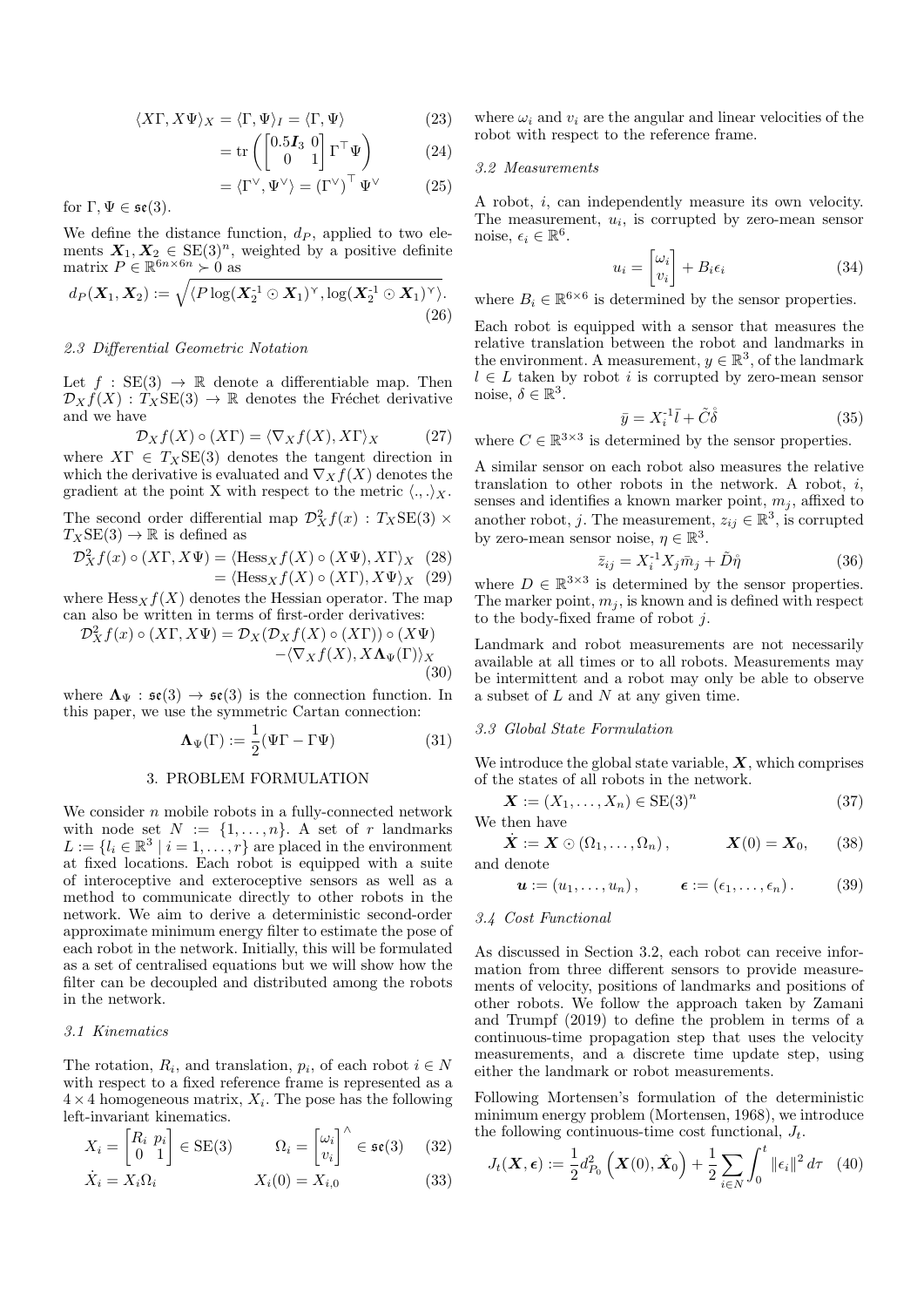where  $P_0$  is a positive definite matrix which weights the initial estimate. We assume that, relative to the exteroceptive measurements, the velocity measurements are available at a high enough frequency that they can be regarded as a continuous signal.

We can now formally define the minimum energy filtering problem: Given a sequence of velocity measurements,  $u[0, t]$ , find an estimate,  $\hat{\mathbf{X}}(t) \in \text{SE}(3)^n$ , of the state of the system,  $\mathbf{X}(t)$ , that minimises the cost functional  $J_t(\hat{\mathbf{X}}, \epsilon)$ and is consistent with the kinematics described in  $(38)$ . The estimate must also be formulated as a recursive equation, dependent only on the measurements and the state estimate at the current time.

Minimising  $J_t$  is performed in two steps - firstly by minimising over  $\epsilon$ , and then minimising over a point X on the trajectory. We introduce the value function,  $V$ , to represent the first step in this process.

$$
V(\mathbf{X},t) := \min_{\boldsymbol{\epsilon}[0,t]} J_t(\mathbf{X}, \boldsymbol{\epsilon})
$$
\n(41)

$$
V(\boldsymbol{X}(0),0) = \frac{1}{2}d_{P_0}^2(\boldsymbol{X}(0) - \hat{\boldsymbol{X}}_0)
$$
(42)

The optimal state estimate is then given by

 $V$ 

$$
\hat{\mathbf{X}}(t) := \underset{\mathbf{X}}{\arg\min} V(\mathbf{X}, t). \tag{43}
$$

We now consider the exteroceptive landmark and robot measurements. As in Zamani and Trumpf (2019), we introduce a discrete-update value function,  $V^+$ , for landmark measurements. Additionally, we introduce a second value function,  $V^+$ , for measurements of other robots.

$$
V^{+}(\boldsymbol{X},t) := V(\boldsymbol{X},t) + \frac{1}{2} \left\| X_i \bar{y}_i - \bar{l} \right\|_{P_{\bar{y}}^{-1}}^{2}
$$
(44)

$$
{}^{+}(\boldsymbol{X},t) := V(\boldsymbol{X},t) + \frac{1}{2} ||X_i \bar{z}_{ij} - X_j \bar{m}_j||_{P_{\bar{z}}^{-1}}^2 \qquad (45)
$$
  

$$
P_{\bar{y}} := \tilde{C}\tilde{C}^{\top}, \quad P_{\bar{z}} := \tilde{D}\tilde{D}^{\top} \qquad (46)
$$

The optimal minimum-energy state estimate is given by  $\hat{\mathbf{X}}^+(t)$  or  $\hat{\mathbf{X}}^+(t)$ , respectively

$$
\hat{\mathbf{X}}^{+}(t) := \arg\min_{\mathbf{Y}} V^{+}(\mathbf{X}, t) \tag{47}
$$

$$
\hat{\mathbf{X}}^{+}(t) := \underset{\mathbf{X}}{\arg\min} V^{+}(\mathbf{X}, t) \tag{48}
$$

While these equations have been formulated for a single measurement, they are applied to each landmark or robot measurement at the time they are received.

# 4. RESULTS

In this section, we derive the filter equations for the centralised state estimation problem and then show how they can be decoupled and distributed among the robots in the network.

# 4.1 Central GAME Filter Formulation

The following lemma is a simple consequence of the relevant definitions.

*Lemma 1.* Given any two tangent directions  $X\Gamma$ .  $X\Psi \in$  $T_{\mathbf{X}}\text{SE}(3)^n$ , the Hessian of the value function, acting as a symmetric mapping with respect to the inner product is

equivalently represented with a positive definite matrix.  $P \in \mathbb{R}^{6n \times 6n}$ , operating on vectors  $\Gamma^{\gamma}, \Psi^{\gamma} \in \mathbb{R}^{6n}$ .

$$
\langle P\Psi^{\Upsilon}, \Gamma^{\Upsilon} \rangle := \langle \text{Hess}_{\mathbf{X}} V(\mathbf{X}, t) \circ \mathbf{X} \Psi, \mathbf{X} \Gamma \rangle_{|\mathbf{X} = \hat{\mathbf{X}}(t)} \tag{49}
$$

Propagation of Velocity Measurements. Following the methodology in Theorem 1 and Theorem 2 of Zamani and Trumpf (2019) results in the following filter state propagation equations for the centralised system.

$$
\hat{\mathbf{X}}(t) = \hat{\mathbf{X}}(t) \odot \mathbf{u}(t) \tag{50}
$$

 $\dot{P}(t) = -P\mathbf{B}\mathbf{B}^{\top}P + \mathbb{P}_s(P\mathbf{U}), \qquad P(0) = P_0$  $(51)$ where

$$
U := \begin{bmatrix} (u_{\omega})_{\times} & 0\\ (u_v)_{\times} & (u_{\omega})_{\times} \end{bmatrix},
$$
\n(52)

$$
\boldsymbol{U} := \text{blkdiag}(U_1, U_2, \dots, U_n),\tag{53}
$$

$$
\mathbf{B} := \text{blkdiag}(B_1, B_2, \dots, B_n). \tag{54}
$$

We note here that  $\boldsymbol{B}$  is block diagonal, indicating our assumption that velocity measurements on-board one robot are independent of all other robots.

#### Landmark Measurement Update

*Theorem 2.* Consider a single relative position measurement of a landmark,  $y$ , as defined in (35). The approximate minimum-energy recursive solution to the estimate of the state  $X$ , as defined in (47) is

$$
\hat{X}^+ = \hat{X} \odot \Theta \tag{55}
$$

where

$$
\mathbf{\Theta} = \exp\left( \left( -(P^+)^{-1} \left( \hat{\mathbf{X}}^{-1} \nabla_{\mathbf{X}} V^+ (\hat{\mathbf{X}}(t), t) \right)^{\gamma} \right)^{\lambda} \right) (56)
$$

$$
\nabla_{X_i} V^+(\hat{\mathbf{X}}(t),t) = \hat{X}_i \mathbb{P} \left( \hat{X}_i^\top P_{\bar{y}}^{-1} (\hat{X}_i \bar{y} - \bar{l}) \bar{y}^\top (2\tilde{\mathbf{I}}_3) \right) (57)
$$

$$
\nabla_{X_j} V^+(\hat{\boldsymbol{X}}(t),t) = 0 \quad \forall j \neq i. \tag{58}
$$

 $P^+$  is the matrix equivalent to  $Hess_{\mathbf{X}}V^+(\hat{\mathbf{X}}(t),t)$ , as defined in Lemma 1, and can be calculated as

$$
P^+ = P + Q \tag{59}
$$

$$
Q_{ii} = \mathbb{P}_s \left( F(\bar{y})^\top G (\hat{X}_i^\top P_{\bar{y}}^{-1} (\hat{X}_i \bar{y} - \bar{l})) \right) \tag{60}
$$

$$
+ F(\bar{y})^{\top} \hat{X}_i^{\top} P_{\bar{y}}^{-1} \hat{X}_i F(\bar{y})
$$
  

$$
Q_k = \mathbf{0} \quad \forall k \neq (i, i).
$$
 (61)

Here, 
$$
Q \in \mathbb{R}^{6n \times 6n}
$$
 is indexed in blocks of  $6 \times 6$  elements,  
so that  $Q_{ii}$  refers to the *i*th  $6 \times 6$  block matrix on the

 $S<sub>O</sub>$ diagonal of Q. Recall the definitions of  $F$  and  $G$  from (16) and  $(17)$ , respectively.

*Proof:* We first perform a Taylor expansion of  $V^+({\bf X},t)$ to second order around the point  $\mathbf{X} = \hat{\mathbf{X}}(t)$  along the geodesic  $\Psi = \log(\hat{X}^{-1} \odot X)$ . This vields an approximate solution as the value function is not guaranteed to be of second order. Ignoring the higher order terms,

$$
V^{+}(\boldsymbol{X},t) = V^{+}(\hat{\boldsymbol{X}},t) + \langle \nabla_{\boldsymbol{X}} V^{+}(\hat{\boldsymbol{X}},t), \hat{\boldsymbol{X}} \boldsymbol{\Psi} \rangle + \frac{1}{2} \langle \text{Hess}_{\boldsymbol{X}} V^{+}(\hat{\boldsymbol{X}},t) \circ \hat{\boldsymbol{X}} \boldsymbol{\Psi}, \hat{\boldsymbol{X}} \boldsymbol{\Psi} \rangle
$$
(62)

As a consequence of  $(47)$ , we have

$$
\left\{ \mathcal{D}_{\mathbf{X}} V^{+}(\mathbf{X},t) \circ \mathbf{X} \mathbf{\Gamma} \right\}_{\mathbf{X} = \hat{\mathbf{X}}^{+}(t)} = 0 \tag{63}
$$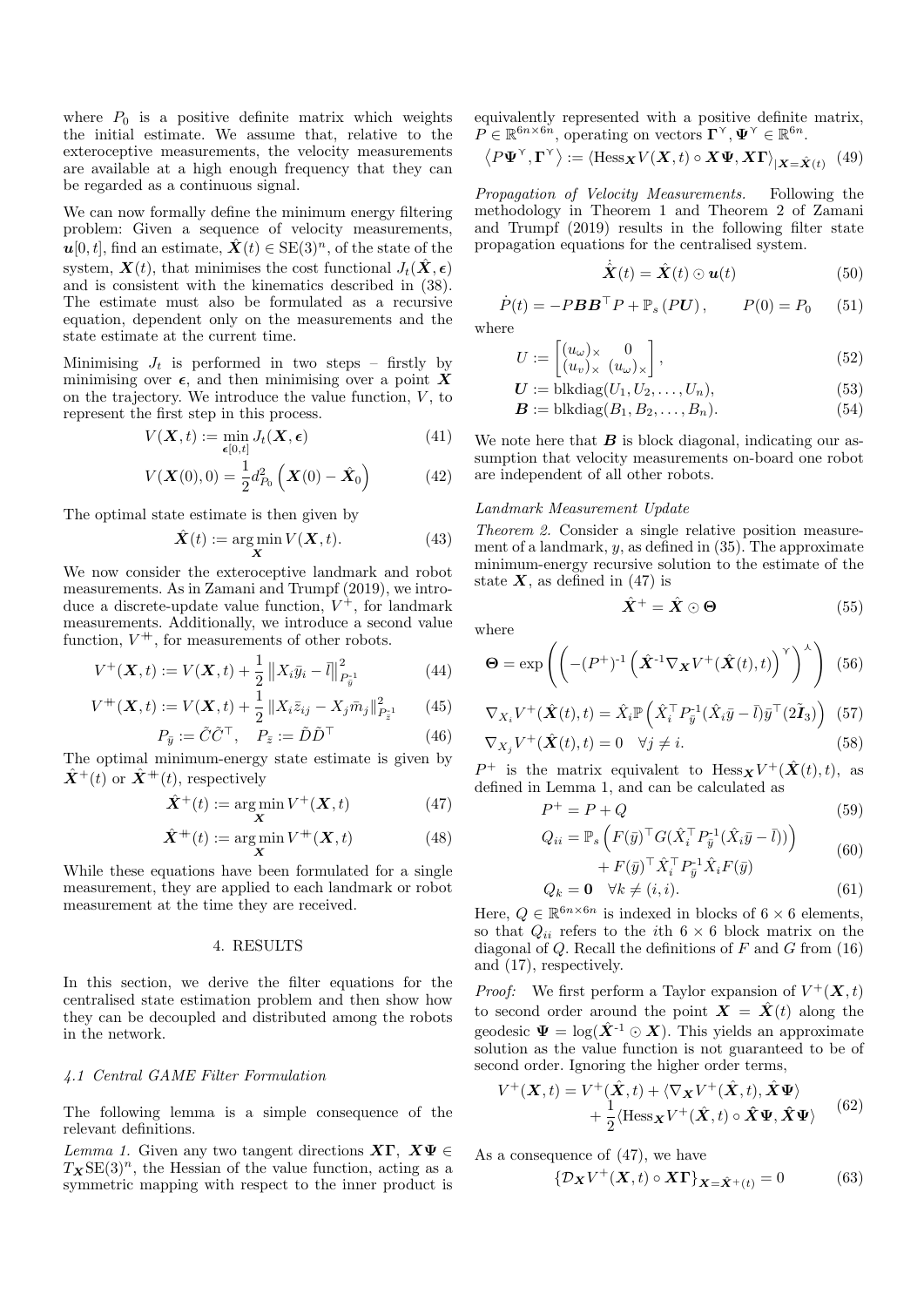which we can substitute in  $(62)$ . Combined with the consequence from (43) that  $\nabla_{\mathbf{X}} V(\hat{\mathbf{X}},t) = 0$ , it follows that

$$
0 = \left\{ \left\langle \nabla_{\mathbf{X}} V^{+}(\hat{\mathbf{X}}(t), t), \mathcal{D}_{\mathbf{X}}(\hat{\mathbf{X}} \Psi) \circ (\hat{\mathbf{X}} \mathbf{\Gamma}) \right\rangle + \left\langle \text{Hess}_{\mathbf{X}} V^{+}(\hat{\mathbf{X}}(t), t) \circ \hat{\mathbf{X}} \Psi, \right\rangle \right\}
$$
\n
$$
\mathcal{D}_{\mathbf{X}}(\hat{\mathbf{X}} \Psi) \circ (\hat{\mathbf{X}} \Gamma) \right\rangle \right\}_{\mathbf{X} = \hat{\mathbf{X}}^{+}(t)}
$$
\n(64)

Rearranging to solve for  $\hat{\mathbf{X}}^+(t)$ , together with (49), results in  $(55)$ . Equation  $(57)$  is then derived by evaluating

$$
\langle \nabla_{X_i} V^+(\hat{\boldsymbol{X}}(t),t), \hat{X}_i \Gamma \rangle \tag{65}
$$

using  $(27)$ ,  $(44)$ , and  $(63)$ . We then evaluate the derivative and reformulate in terms of  $(24)$  to solve for  $\nabla_{X_i} V^+(\hat{\mathbf{X}}(t),t)$ . We calculate  $P^+$  by observing that

$$
\begin{aligned} \text{Hess}_{\mathbf{X}} V^{+}(\hat{\mathbf{X}}(t), t) &= \text{Hess}_{\mathbf{X}} V(\hat{\mathbf{X}}(t), t) \\ &+ \text{Hess}_{\mathbf{X}} \left( \frac{1}{2} \left\| X_{i} \bar{y}_{i} - \bar{l} \right\|_{P_{\bar{y}}^{-1}}^{2} \right). \end{aligned} \tag{66}
$$

# Robot Measurement Update

*Theorem 3.* In the same manner as Theorem 2, the approximate minimum-energy recursive estimate for the state X after a robot measurement,  $z_{ij}$ , can be calculated as

$$
\hat{X}^+ = \hat{X} \odot \Xi \tag{67}
$$

where

$$
\Xi = \exp\left(\left(-\left(P^{+}\right)^{-1}\left(\hat{\boldsymbol{X}}^{-1} \odot \nabla_{\boldsymbol{X}} V^{+}(\hat{\boldsymbol{X}}(t), t)\right)^{\gamma}\right)^{\lambda}\right) \tag{68}
$$

$$
\nabla_{X_i} V^+ (\hat{\mathbf{X}}(t), t) = \hat{X}_i \mathbb{P} \left( \hat{X}_i^\top P_{\bar{z}}^{-1} \left( \hat{X}_i \bar{z} - \hat{X}_j \bar{m} \right) \bar{z}^\top (2 \tilde{\mathbf{I}}_3) \right)
$$
(69)

$$
\nabla_{X_j} V^{+}(\hat{\boldsymbol{X}}(t), t) = \hat{X}_j \mathbb{P}\left(\hat{X}_j^{\top} P_{\bar{z}}^{-1} \left(\hat{X}_i \bar{z} - \hat{X}_j \bar{m}\right) \bar{m}^{\top}(\tilde{2I}_3)\right)
$$
\n(70)

$$
\nabla_{X_k} V^{\dagger}(\hat{\boldsymbol{X}}(t), t) = 0 \quad \forall k \notin \{i, j\}
$$
\n(71)

 $P^+$  is the matrix equivalent to Hess  $\mathbf{x} V^+ (\hat{\mathbf{X}}(t), t)$ , as defined in Lemma 1, and can be calculated as

$$
P^+ = P + W \tag{72}
$$

$$
W_{ii} = \mathbb{P}_s \left( F(\bar{z})^\top G (\hat{X}_i^\top P_{\bar{z}}^{-1} (\hat{X}_i \bar{z} - \hat{X}_j \bar{m})) \right) + F(\bar{z})^\top \hat{X}^\top P_{\bar{z}}^{-1} \hat{X}_i F(\bar{z})
$$
\n(73)

$$
W_{ij} = F(\bar{z})^{\top} \hat{X}_i^{\top} P_{\bar{z}}^{\perp 1} \hat{X}_j F(\bar{m}), \qquad W_{ji} = W_{ij}^{\top} \qquad (74)
$$

$$
W_{jj} = \mathbb{P}_s \left( F(\bar{m})^\top G(\hat{X}_j^\top P_{\bar{z}}^{-1} (\hat{X}_j \bar{m} - \hat{X}_i \bar{z})) \right) + F(\bar{z})^\top \hat{X}_s^\top P_{\bar{z}}^{-1} \hat{X}_i F(\bar{m})
$$
(75)

$$
W_k = \mathbf{0} \quad \forall k \notin \{ (i, i), (i, j), (j, i), (j, j) \}.
$$
 (76)

Here,  $W \in \mathbb{R}^{6n \times 6n}$  is indexed in the same way as Q from the previous section.

*Proof:* The proof follows along the same lines as the proof of Theorem 2.

## 4.2 Decoupled Central GAME Filter Formulation

Given the set of equations that define the propagation and update steps for the centralised GAME filter, we now attempt to decouple the equations so that the calculations can be distributed among the robots in the network. We will find that the decoupling of the filter equations is easier when working with the inverse of the Hessian,  $\Sigma := P^{-1}$ .

In the following formulation each robot,  $i$ , tracks its own state estimate,  $\hat{X}_i$ , and an  $n \times 6$  sub-matrix of  $\Sigma$ ,  $\Sigma_{ki}$ .

*Propagation Step* We note that the state propagation equation  $(50)$  is trivial to decouple.

 $\ddot{\phantom{a}}$ 

$$
\hat{X}_i(t) = \hat{X}_i(t)u_i(t) \quad \forall i \in N \tag{77}
$$

To decouple the calculation for  $P$ , we reformulate (51) in terms of  $\Sigma$ , which allows us to separate  $\dot{\Sigma}$  into components.

$$
\dot{\Sigma} = \boldsymbol{B}\boldsymbol{B}^{\top} - \mathbb{P}_{s} \left( \boldsymbol{U} \Sigma \right) \tag{78}
$$

$$
\dot{\Sigma}_{ii} = B_i B_i^{\top} - \mathbb{P}_s \left( U_i \Sigma_{ii} \right) \tag{79}
$$

$$
\dot{\Sigma}_{ij} = -\frac{1}{2} \left( U_i \Sigma_{ij} + \Sigma_{ij} U_j^\top \right) \tag{80}
$$

Here, we use the same  $6 \times 6$  block indexing as in previous sections. We observe that the diagonal sub-matrices,  $\Sigma_{ii}$ , only depend on data local to robot  $i$ , while the off-diagonal sub-matrices,  $\Sigma_{ii}$ , depend on data local to both robot i and *i*. Given that  $(80)$  is a homogeneous linear ODE, we can find an explicit solution if we assume that  $U_i$  and  $U_j$  are constant.

$$
\Sigma_{ij}(t) = \exp\left(-\frac{t}{2}U_i\right)\Sigma_{ij}(0)\exp\left(-\frac{t}{2}U_j^\top\right) \tag{81}
$$

In reality, the velocity measurements are received from a sensor which updates at a fixed time interval, which means that  $U_i$  and  $U_j$  do remain constant for a time  $\Delta t$ , which represents the time between two successive measurements. Thus, we can recursively evaluate  $\Sigma_{ij}$  at a time  $t_n$ , after the  $n$ -th measurement is recorded by

$$
\Sigma_{ij}(t_n) = \exp\left(-\frac{\Delta t}{2}U_i(t_n)\right)\Sigma_{ij}(t_{n-1})\exp\left(-\frac{\Delta t}{2}U_j(t_n)^\top\right)
$$
\n(82)

$$
= K_i(t_n) \Sigma_{ij}(0) K_j(t_n)^\top \tag{83}
$$

$$
K_i(t_n) = \prod_{k=n}^{1} \exp\left(-\frac{\Delta t}{2} U_i(t_k)\right)
$$
 (84)

Based on this formulation, we observe that  $K_i$  can be computed independently by robot i and similarly  $K_j$  can be computed by robot j. Robot i can calculate  $\Sigma_{ji}(\tilde{t}_n)$  by receiving a message from robot j that contains  $K_i(t_n)$ .

In this way, we show a parallel result to Roumeliotis and Bekey  $(2002)$  whereby robots can propagate their state independently and only need to share information at a time where exteroceptive measurements are taken.

Robot Measurement Update In the robot measurement update step, we are required to decouple  $(67)$  and  $(72)$ . This would be a straightforward task for  $(72)$  if P was known, however given that the propagation step has been computed in terms of  $\Sigma$ , this would require a full matrixinversion of  $\Sigma$ , which is only possible in a centralised system  $-$  not in our system where each robot is only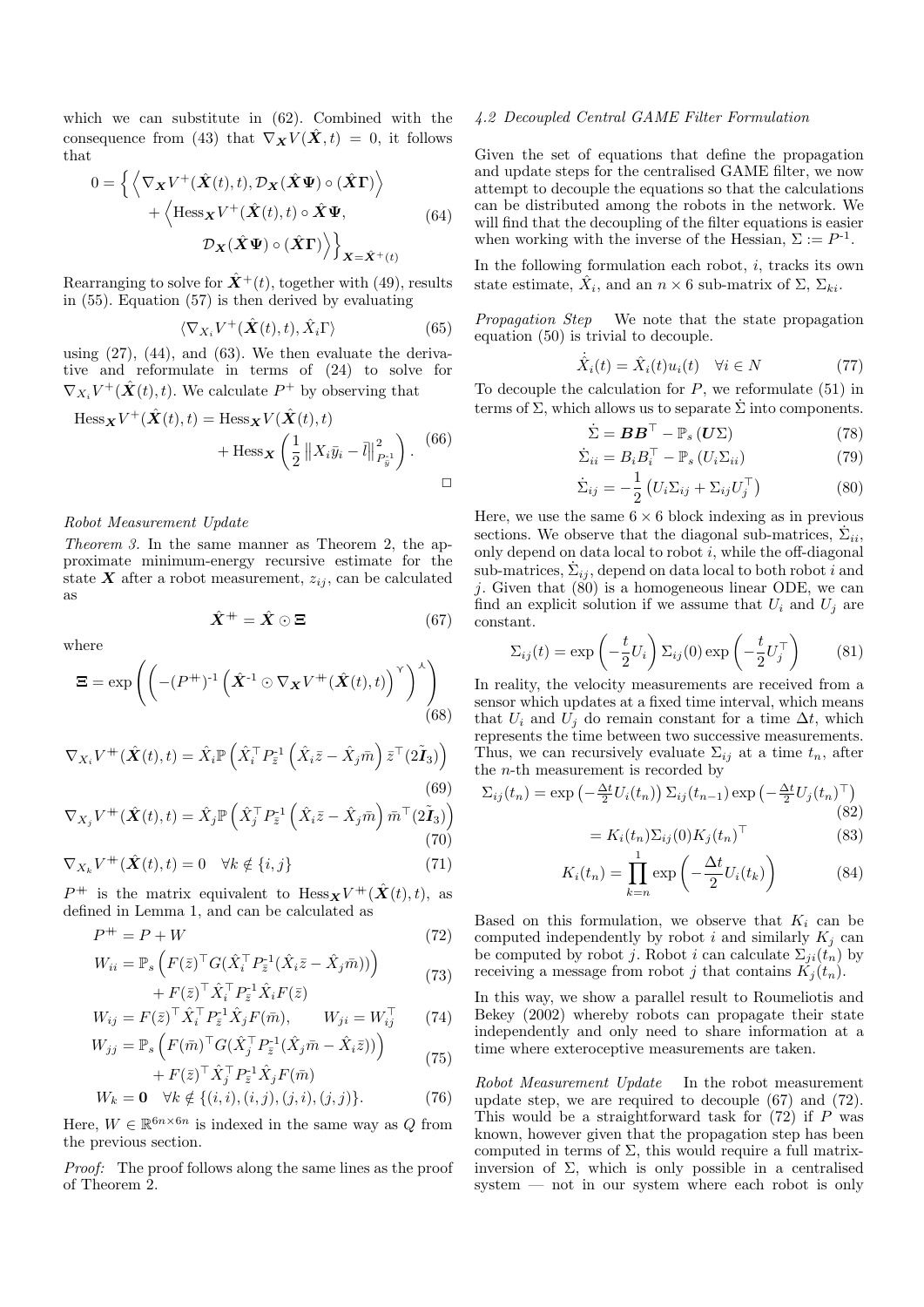tracking a sub-matrix. Thus, the update step must also be reformulated and then decoupled in terms of  $\Sigma$ .

$$
\Sigma^+ = \left(\mathbf{I}_{6n} + \Sigma W\right)^{-1} \Sigma \tag{85}
$$

Recall the definition of  $W$  from (73) through (76). We observe that, because of the sparsity of  $W$ , the only elements of  $\Sigma$  that need to be known in order to compute  $(I_{6n} + \Sigma W)^{-1}$  are  $\Sigma_{ki}$  and  $\Sigma_{kj}$ ,  $k \in N$ . This corresponds to the elements of  $\Sigma$  that are being tracked by robot i and j, respectively, and means that the inverse can be computed locally between robot  $i$  and  $j$ . Once calculated, this term can then be shared with all other robots in the network to calculate the value for  $\Sigma^+$ .

Similarly, (69) and (70) can be computed locally between robots  $i$  and  $j$ , which also allows (68) to be computed locally. Each component of  $\Xi$  can then be communicated to the relevant robot such that  $(67)$  can be computed locally to each robot.

$$
\hat{X}_i^+ = \hat{X}_i \Xi_i \quad \forall i \in N \tag{86}
$$

One of the issues with the current formulation is that  $(85)$  requires inverting a  $6n \times 6n$  matrix. However, we observe that rank(W)  $\leq 12$  and we perform a singular value decomposition on  $\Sigma W$  as follows.

$$
TSV^{\top} = \Sigma W \tag{87}
$$
  

$$
TT^{\top} = VV^{\top} = \mathbf{I}_{6n}, \quad S \in \mathbb{D}^{12}, \quad T, V \in \mathbb{R}^{6n \times 12} \tag{88}
$$

We can then apply the matrix inversion lemma (Woodbury matrix identity) which reduces the size of the matrix that is inverted from  $6n \times 6n$  to a maximum of  $12 \times 12$ . depending on the actual rank of  $W$ . S is diagonal and can be trivially inverted.

$$
\Sigma^+ = \left(\boldsymbol{I}_{6n} - T(S^{-1} + V^\top T)^{-1} V^\top\right) \Sigma \tag{89}
$$

This also reduces the size of messages that need to be communicated, as instead of sending a  $6n \times 6n$  matrix, T, S, and V can be sent individually, which is only  $6n \times 24+12$ elements.

Landmark Measurement Update The decoupling of the landmark measurement update equations follows in a similar way to the previous section, giving

$$
\Sigma^+ = (\mathbf{I}_{6n} + \Sigma Q)^{-1} \Sigma. \tag{90}
$$

Calculating  $\Sigma Q$  only requires  $\Sigma_{ki}$ ,  $k \in N$  to be known. Thus robot  $i$  can perform the matrix inversion locally, and then communicate the required information for all other robots to update their state and respective components of  $\Sigma^+$ . Similarly,  $\Theta$  can be calculated by robot i and distributed to each robot to perform the update of the state estimate locally by

$$
\hat{X}_i^+ = \hat{X}_i \Theta_i \quad \forall i \in N. \tag{91}
$$

If we perform an SVD of  $\Sigma Q$  in a similar way to (87), we note that rank( $Q$ )  $\leq$  6 and thus the resulting decomposition produces matrices maximally of size  $6n \times 6$  and a maximum total message size of  $6n \times 12 + 6$ .

# 5. SIMULATIONS

We demonstrate the performance of the resulting filter in two Python simulations.<sup>1</sup> The first considers the case



Fig. 1. Average translation error across all robots for 2-D Scenario. Best viewed in colour.

where the robots' poses are constrained to a 2-D plane, such as in the case of a network of ground based robots, while the second scenario considers the more general case of 3-D trajectories.

## 5.1 2-D Case

We consider a network of  $n = 4$  robots moving along circular trajectories within an approximately  $20m \times 20m$  area. There are  $r = 4$  landmarks in the environment and each robot is only able to take measurements of one distinct landmark at a rate of 10 Hz. Velocity measurements are available to each robot at a rate of 100 Hz. Robots can observe only a single other distinct robot at a rate of 5 Hz but can communicate freely to all. To be specific, Robot 1 can observe Robot 2, R2 can observe R3, R3 can observe R4, and R4 can observe R1. The sensor properties are defined as

$$
B = 0.05I_6, \t C = 0.5I_3, \t D = 0.5I_3, \t (92)
$$

$$
\epsilon \sim \mathcal{N}(\mathbf{0}, \mathbf{I}_6), \quad \delta \sim \mathcal{N}(\mathbf{0}, \mathbf{I}_3), \quad \eta \sim \mathcal{N}(\mathbf{0}, \mathbf{I}_3). \quad (93)
$$

Note, the sensor errors are constrained appropriately in the 2-D case.

We implement three filters, the centralised GAME filter described in Section 4.1, the decoupled GAME filter described in Section 4.2, and the collaborative GAME filter proposed by Zamani and Hunjet (2019), using the Covariance Intersection estimation method. The average translation error over all robots is shown in Figure 1.

We can observe that the centralised GAME filter and the decoupled GAME filter provide identical state estimates. demonstrating that there is no loss of information when the centralised filter is decoupled. Our filter is able to accurately localise the network of robots from an initial average translation error of 1.8m down to a long term average of  $0.08m$ . This simulation also highlights a weakness in the filter from Zamani and Hunjet (2019) which stems from the asymmetry of the robot observations. As it does not share the information gained from measurements to other robots, the filter is not able to accurately localise and it diverges after approximately 15 seconds.

## 5.2 3-D Case

We present a different scenario to highlight the difference in filter performance even when measurements are readily available to all robots. We again consider a network of  $n =$ 

<sup>&</sup>lt;sup>1</sup> Code is available at jackhenderson.com.au